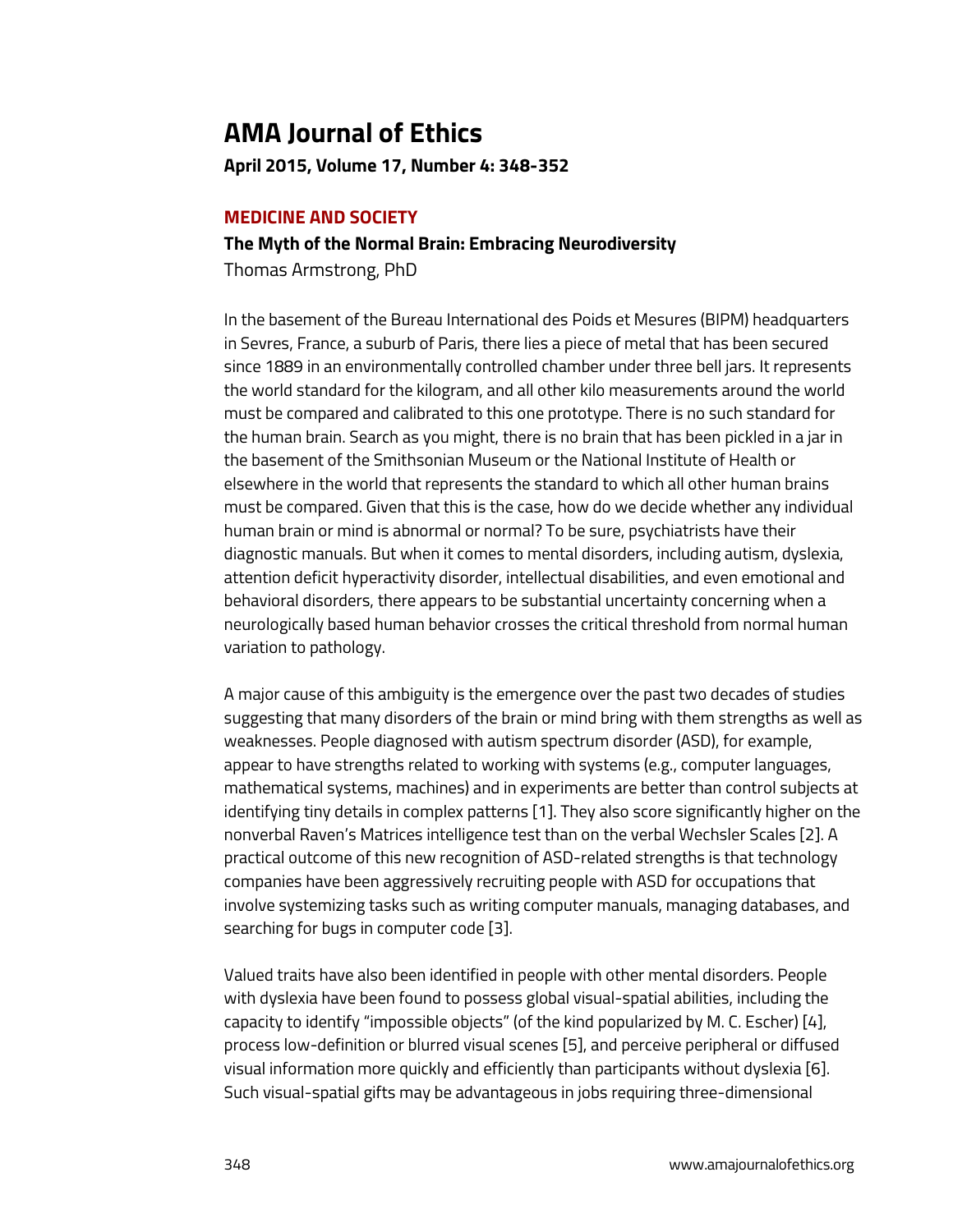thinking such as astrophysics, molecular biology, genetics, engineering, and computer graphics [7, 8]. In the field of intellectual disabilities, studies have noted heightened musical abilities in people with Williams syndrome, the warmth and friendliness of individuals with Down syndrome, and the nurturing behaviors of persons with Prader-Willi syndrome [9, 10]. Finally, researchers have observed that subjects with attention deficit hyperactivity disorder (ADHD) and bipolar disorder display greater levels of novelty-seeking and creativity than matched controls [11-13].

Such strengths may suggest an evolutionary explanation for why these disorders are still in the gene pool. A growing number of scientists are suggesting that psychopathologies may have conferred specific evolutionary advantages in the past as well as in the present [14]. The systemizing abilities of individuals with autism spectrum disorder might have been highly adaptive for the survival of prehistoric humans. As autism activist Temple Grandin, who herself has autism, surmised: "Some guy with high-functioning Asperger's developed the first stone spear; it wasn't developed by the social ones yakking around the campfire" [15].

Similarly, the three-dimensional thinking seen in some people with dyslexia may have been highly adaptive in preliterate cultures for designing tools, plotting out hunting routes, and constructing shelters, and would not have been regarded as a barrier to learning [16]. The key symptoms of ADHD, including hyperactivity, distractibility, and impulsivity, would have been adaptive traits in hunting and gathering societies in which people who were peripatetic in their search for food, quick in their response to environmental stimuli, and deft in moving toward or away from potential prey would have thrived [17]. There might also have been evolutionary advantages in prehistoric times for people with mania, since high energy and creative expression might have fueled sexual and reproductive success [18].

The cumulative effect of these studies suggests that a more judicious approach to treating mental disorders would be to replace a "disability" or "illness" paradigm with a "diversity" perspective that takes into account both strengths and weaknesses and the idea that variation can be positive in and of itself. To this end, a new term has arisen within the autism rights community: neurodiversity. Although the origin of the neurodiversity movement is often traced back to a speech entitled "Don't Mourn for Us," given by autism activist Jim Sinclair at the 1993 International Conference on Autism in Toronto [19], the word itself was first used by autism rights advocate Judy Singer and New York journalist Harvey Blume to articulate the needs of people with autism who did not want to be defined by a disability label but wished to be seen instead as neurologically different [20, 21]. Since that time, the use of the term has continued to grow beyond the autism rights movement to fields such as disability studies, special education, higher education, business, counseling, and medicine [22-27]. Embracing the concept of neurodiversity would bring the study of mental health disorders in line with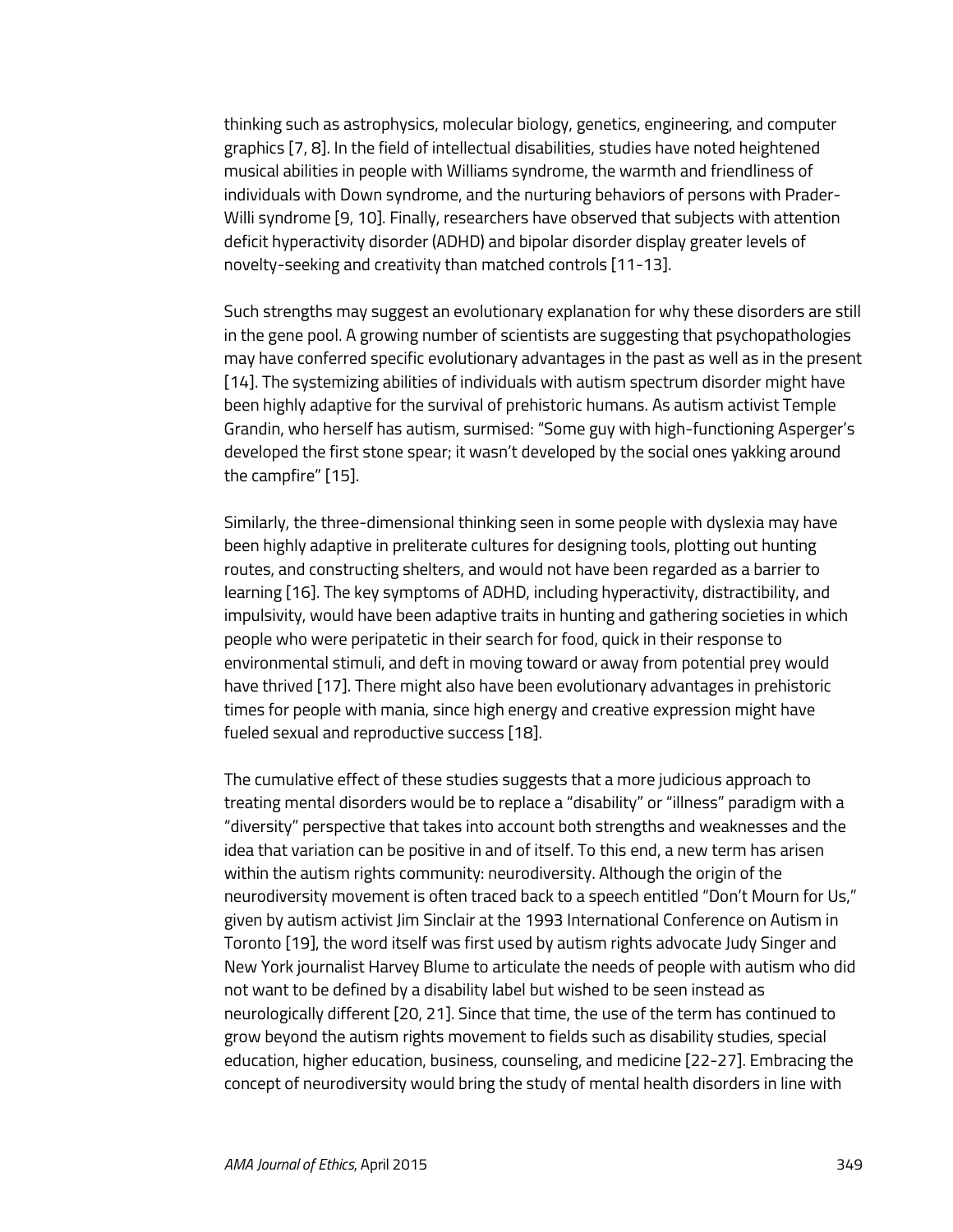movements that have already taken place over the past 50 years around biodiversity and cultural diversity [28, 29]. As Harvey Blume noted, "Neurodiversity may be every bit as crucial for the human race as biodiversity is for life in general. Who can say what form of wiring will prove best at any given moment?" How absurd it would be to label a calla lily as having "petal deficit disorder" or to diagnose a person from Holland as suffering from "altitude deprivation syndrome." There is no normal flower or culture. Similarly, we ought to accept the fact that there is no normal brain or mind.

#### **References**

- 1. Baron-Cohen S, Ashwin E, Ashwin C, Tavassoli T, Chakrabarti B. Talent in autism: hyper-systemizing, hyper-attention to detail and sensory hypersensitivity. *Philos Trans R Soc Lond B Biol Sci.* 2009;364(1522):1377-1383.
- 2. Mottron L. Changing perceptions: the power of autism. *Nature.*  2011;479(7371):33-35.
- 3. Wang SS. How autism can help you land a job. *Wall Street Journal*. March 27, 2014.

http://www.wsj.com/articles/SB100014240527023044184045794655613648 68556. Accessed February 18, 2015.

- 4. von Károlyi C, Winner E, Gray W, Sherman GF. Dyslexia linked to talent: global visual-spatial ability. *Brain Lang.* 2003;85(3):427-431.
- 5. Schneps MH, Brockmole JR, Sonnert G, Pomplun M. History of reading struggles linked to enhanced learning in low spatial frequency scenes. *PLoS ONE*. 2012;7(4):e35724.
- 6. Geiger G, Cattaneo C, Galli R, et al. Wide and diffuse perceptual modes characterize dyslexics in vision and audition. *Perception*. 2008;37(11):1745-1764.
- 7. Paul AM. The upside of dyslexia. *New York Times*. February 5, 2012. http://www.nytimes.com/2012/02/05/opinion/sunday/the-upside-ofdyslexia.html?\_r=0. Accessed February 18, 2015.
- 8. Charlton B. Defining my dyslexia. *New York Times.* May 23, 2012. http://www.nytimes.com/2013/05/23/opinion/defining-my-own-dyslexia.html. Accessed February 18, 2015.
- 9. Lenhoff HM, Wang PP, Greenberg F, Bellugi U. Williams syndrome and the brain. *Sci Am*. 1997;277(6):68-73.
- 10. Dykens EM. Toward a positive psychology of mental retardation. *Am J Orthopsychiatry*. 2006;76(2):185-193.
- 11. White HA, Shah P. Creative style and achievement in adults with attentiondeficit/hyperactivity disorder. *Pers Individ Dif*. 2011;50(5):673-677.
- 12. Jamison KR. *Touched with Fire: Manic-Depressive Illness and the Artistic Temperament.* New York, NY: Free Press; 1996.
- 13. Simeonova DI, Chang KD, Strong, C, Ketter TA. Creativity in familial bipolar disorder. *J Psychiatr Res.* 2005;39(6):623-631.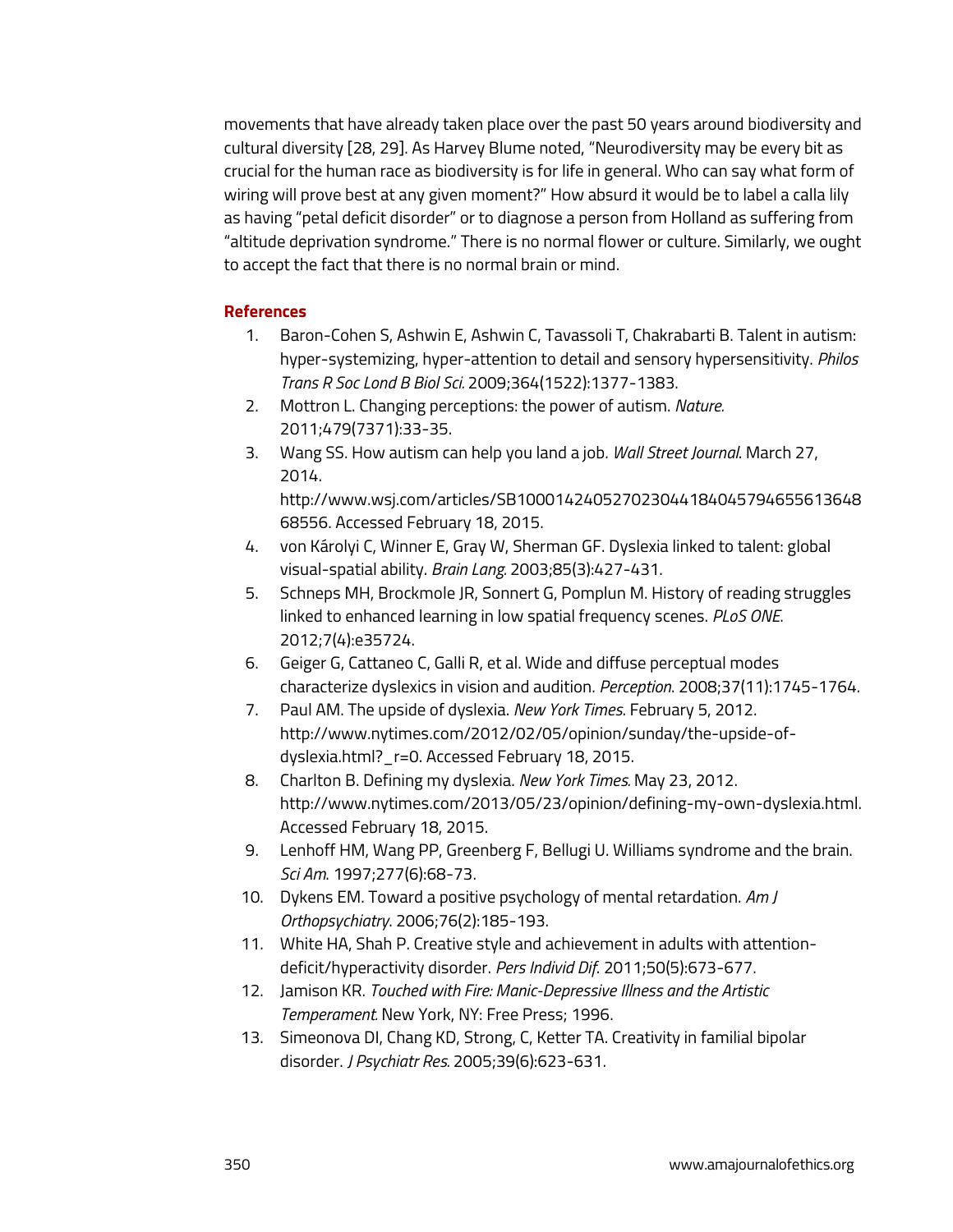- 14. Brüne M, Belsky J, Fabrega H, et al. The crisis of psychiatry—insights and prospects from evolutionary theory. *World Psychiatry.* 2012;11(1):55-57.
- 15. Solomon A. The autism rights movement. *New York Magazine.* June 2, 2008. http://nymag.com/news/features/47225/. Accessed February 18, 2015.
- 16. Ehardt K. Dyslexia, not disorder. *Dyslexia*. 2009;15(4):363-366.
- 17. Jensen PS, Mrazek D, Knapp PK, et al. Evolution and revolution in child psychiatry: ADHD as a disorder of adaptation. *J Am Acad Child Adolesc Psychiatry.* 1997;36(12):1672-1679.
- 18. Akiskal KK, Akiskal HS. The theoretical underpinnings of affective temperaments: implications for evolutionary foundations of bipolar disorder and human nature. *J Affect Disord*. 2005;85(1-2):231-239.
- 19. Sinclair J. Don't mourn for us. http://www.autreat.com/dont\_mourn.html. Accessed February 18, 2015.
- 20. Singer J. *Odd People In: The Birth of Community amongst People on the Autistic Spectrum* [undergraduate thesis]. Sydney, Australia: University of Technology, Sydney; 1998. http://www.academia.edu/4129151/Odd People In A personal exploration

of\_a\_New\_Social\_Movement\_based\_on\_Neurological\_Diversity. Accessed February 18, 2015.

- 21. Blume H. Neurodiversity. *The Atlantic.* September 30, 1998. http://www.theatlantic.com/magazine/archive/1998/09/neurodiversity/30590 9/. Accessed February 18, 2015.
- 22. Autism and the concept of neurodiversity. *Disabil Stud Q*. 2010;30(1). http://dsqsds.org/issue/view/43. Accessed February 18, 2015.
- 23. Armstrong T. *Neurodiversity in the Classroom: Strength-Based Strategies to Help Students with Special Needs Succeed in School and Life*. Alexandria, VA: Association for Supervision and Curriculum Development; 2012.
- 24. Pollak D. *Neurodiversity in Higher Education: Positive Responses to Specific Learning Differences*. West Sussex, UK: John Wiley and Sons; 2009.
- 25. Babineau SHE. *Neuro-Diversity Works: A Study of Employees with ADHD, Asperger's Syndrome, and PTSD.* Seattle, WA: CreateSpace Independent Publishing Platform; 2012.
- 26. Hendrickx S. *The Adolescent and Adult Neuro-Diversity Handbook: Asperger Syndrome, ADHD, Dyslexia, Dyspraxia and Related Conditions*. London, UK: Jessica Kingsley Publishers; 2009.
- 27. Nicolaidis C. What can physicians learn from the neurodiversity movement? *Virtual Mentor*. 2012;14(6):503-510.
- 28. Wilson EO. *The Diversity of Life*. New York, NY: Norton; 1999.
- 29. Diamond J. *The World Until Yesterday: What Can We Learn from Traditional Societies?* New York, NY: Penguin; 2013.